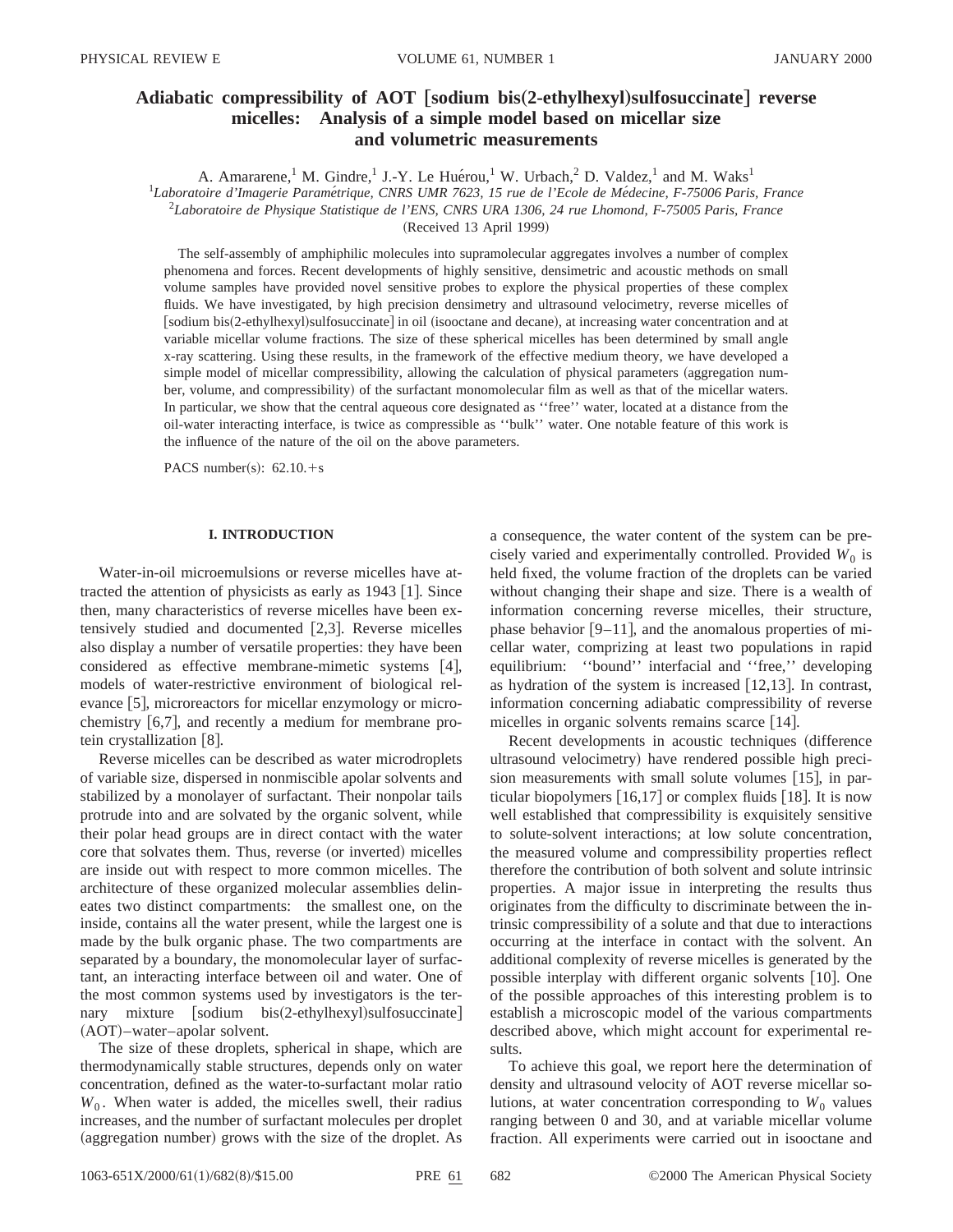decane for comparizon of solvent effect. The size of droplets was determined by small angle x-ray scattering  $(SAXS)$ . From these results, by applying the effective medium theory, we have modeled the micellar compressibility with the help of simple geometrical considerations. By doing so, we have been able to predict the volume and compressibility of the AOT monomolecular film itself, as well as that of encased waters, in bound or sequestered states.

# **II. MATERIAL AND METHODS**

AOT was purchased from Sigma (SigmaUltra) 99% pure, and used after desiccation in vacuum over phosphorus pentoxide (Sicapent from Merck). Isooctane, Pro Analysi grade, was from Merck and decane  $>99\%$  pure, from Sigma. Water used in this study was of MilliQ purity.

## **A. Sample preparation**

All the samples were prepared by weighing the solutes (surfactant and water) on a Model 1712 Sartorius balance, in precision volumetric flasks (class  $A \pm 0.04$  ml), with a precision of  $\pm$  0.03 mg. The solvents used to make up the volume at 20 °C, were either pure or organic solvents. The maximum error introduced by this procedure does not exceed the reported error limits.

#### **B. Volumetric measurements**

The densities  $\rho(c)$  of solutions, at increasing solute concentrations *c*, were determined at  $25.00 \pm 0.01$  °C using the vibrating tube Anton Paar DMA 58 digital density meter. Each determination was carried out at least five times and averaged. The precision obtained is of the order of  $\pm 5$  $\times 10^{-3}$  kg m<sup>-3</sup>.

#### **C. Ultrasound velocity measurements**

They were carried out on a custom-built apparatus. Ultrasound velocity is measured in two small  $(3 \text{ ml})$ , identical cells enclosed in a single metal bloc thermostated at 25  $\pm 0.01$  °C. Both cells are first filled with the reference solvent, then the second cell is filled with the solution. A 10 MHz sine signal is gated by short pulses  $(400 \text{ ns})$ . The issued signal drives simultaneously the emitting transducers (ceramic) of both cells and the output signals are captured by a digital scope. The apparatus is automated using a PC equipped with an IEEE interface. The final precision in ultrasound velocity determination is better than  $10^{-5}$ . Detailed characteristics of apparatus and experimental performances have been given elsewhere  $[18]$ .

# **D. Small angle x-ray scattering (SAXS)**

Samples were filled at 22 °C in Lindeman capillaries of 1 mm diameter and sealed. The x-ray generator was a copper rotating anode machine operating at 40 kV and 25 mA. The x-ray apparent source had dimensions  $0.1 \text{ mm} \times 0.1 \text{ mm}$ . A vertical mirror acts as a total reflector for the  $\lambda_{K\alpha} = 1.54$  Å wavelength, eliminates shorter wavelengths of the beam and directs the x rays on the positive proportional counter. A nickel filter attenuates the  $K_{\beta}$  waves. The dimensions of the beam on the counter are 3 mm vertically and 0.3 mm horizontally. The counter has a window of 3 mm height, a 50 mm useful length, and a 200  $\mu$ m spatial resolution. The distance between the sample and the counter is  $802 \text{ mm}$  [19]. The SAXS data, analyzed using the general equation for the scattered intensity derived by Guinier and Fournet [20] as described by  $[21]$ , have been used to determine the waterpool radius  $R_w$ . The obtained radius and the calculated volume of the sphere include the surfactant polar head group volume of identical electronic density. The size polydispersity was estimated between 15 and 20% according to  $W_0$ values.

#### **III. RESULTS AND DISCUSSION**

## **A. Micellar density**

The density of AOT reverse micelles has been measured at the molar ratio of water-to-surfactant  $W_0 = 11$ , in two chemically distinct apolar solvents: isooctane is branched and decane is linear. Taking into account the densities  $(\rho_{\text{oil}}),(\rho_{\text{mic}})$  and volume fractions  $(\phi_{\text{oil}}),(\phi_{\text{mic}})$  of oil and micelles respectively, mass conservation law can be expressed as  $[22-24]$ :

$$
\rho = \rho_{\text{oil}} \phi_{\text{oil}} + \rho_{\text{mic}} \phi_{\text{mic}}.
$$
\n(1)

Improvements of the above expression have been obtained by including the effect of fluid viscosity and particle size. However, due to the small size of micelles studied in this work (<100 Å) and the low  $\phi$  values used in experiments, the corrective term is irrelevant  $[25]$ .

$$
\phi_{\text{mic}} = \frac{V_{\text{mic}}}{V},\tag{2}
$$

where *V* is the volume of the solution and  $V_{\text{mic}}$  the volume of micelles in the solution. The micellar concentration  $c_{\text{mic}}$  can be written as a function of mass of water and that of AOT:

$$
c_{\rm mic} = \frac{m_{\rm AOT} + m_{\rm H_2O}}{V},\tag{3}
$$

leading to an alternative form of Eq.  $(1)$ ,

$$
\rho = \rho_{\text{oil}} \phi_{\text{oil}} + c_{\text{mic}}.
$$
\n(4)

With the total volume fraction being

$$
\phi_{\text{mic}} + \phi_{\text{oil}} = 1,\tag{5}
$$

relation  $(1)$  becomes

$$
\phi_{\text{mic}} = 1 - \frac{\rho - c_{\text{mic}}}{\rho_{\text{oil}}}
$$
\n(6)

and

$$
\rho = \rho_{\text{oil}} - \phi_{\text{mic}}(\rho_{\text{oil}} - \rho_{\text{mic}}). \tag{7}
$$

If the oil density  $\rho_{\text{oil}}$  is assumed independent of the micellar volume fraction  $\phi_{\text{mic}}$ , then, using Eq. (6), one can easily calculate  $\phi_{\text{mic}}$ . We can now plot the measured density  $\rho$  of the solution, expressed in kg m<sup>-3</sup>, as a function of the micellar volume fraction  $\phi_{\text{mic}}$ . Figure 1 displays the plot at a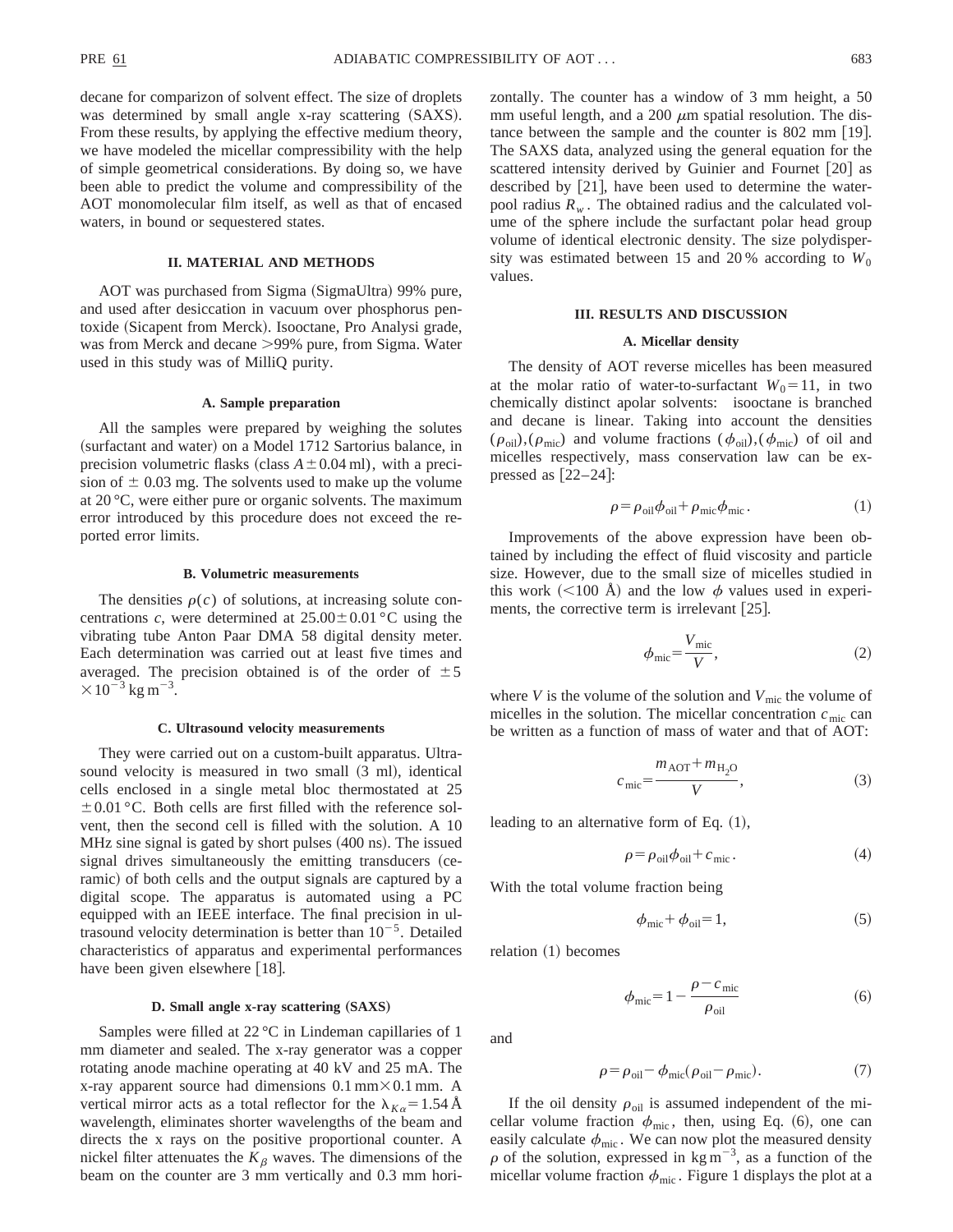

FIG. 1. Plot of the measured solution density  $\rho$ , vs the micellar volume fraction  $\phi_{\text{mic}}$ , at  $W_0 = 11$ . For  $\phi_{\text{mic}} = 0$ , the curves extrapolate to the pure solvent values. The precision of density measurements is  $10^{-5}$  and that of volume fractions is  $10^{-3}$ . In all of the figures the solvents are represented by the following symbols:  $(\bullet)$ for isooctane and  $($  $\blacktriangle)$  for decane.

 $W_0$  value of 11: it is obvious that the increase in the solution density is linear with the increase of the micellar volume fraction. The two curves display distinctive slopes, and extrapolate at infinite dilution, close to the densities of the pure solvents. This result implies that  $\rho_{\text{mic}}$  is independent of  $\phi_{\text{mic}}$ as long as  $\phi_{\text{mic}}$  remains below 0.1 (as it is always the case throughout this work). Experimental measurements of  $\rho_{\text{mic}}$ can be carried out at various  $\phi_{\text{mic}}$  values, for example as a function of micellar size, directly related to water concentration  $(W_0)$ . From Eq. (7) one can obtain  $\rho_{\text{mic}}$  for different values of  $W_0$ . Such a plot is represented in Fig. 2; the two curves extrapolate to the values of ''dry'' AOT aggregates in each solvent for  $W_0=0$ . At high water concentration as  $\rho_{\text{mic}}$ decreases, the two curves have a tendency to converge.

## *1. Micellar water pool*

Various experimental methods have been used to determine the variation of the micellar water pool radius  $R_w$  with the water content. Table I summarizes the results of SAXS measurements of  $R_w$  as a function  $W_0$ , which have been carried out using two different solvents. They are in good agreement with literature  $[7,26,27]$ . Note that in isooctane  $R_w$  is continuously smaller than in decane.



FIG. 2. Plot of the density reverse micelles  $\rho_{\rm mic}$  vs water content  $W_0$ . The error on  $\rho_{\text{mic}}$  is estimated at  $5 \times 10^{-3}$ .

TABLE I. Aqueous core radius  $R_w$ , obtained by SAXS measurements as a function  $W_0$  in isooctane and decane. The error corresponds to  $\pm 1$  Å.

|       | $R_w(\AA)$ |        |  |
|-------|------------|--------|--|
| $W_0$ | Isooctane  | Decane |  |
| 3     | 8.6        | 8.9    |  |
| 5     | 11.7       | 12.3   |  |
| 7     | 14.8       | 15.8   |  |
| 9     | 17.9       | 19.2   |  |
| 11    | 21.0       | 22.6   |  |
| 15    | 27.2       | 29.5   |  |
| 17    | 30.4       | 32.9   |  |
| 19    | 33.5       | 36.4   |  |
| 22    | 38.2       | 41.5   |  |
| 25    | 42.8       | 46.7   |  |
| 27    | 45.9       | 50.1   |  |
| 30    | 50.6       | 55.2   |  |

Now, if we consider the densities and the volume fractions of water and of the surfactant AOT, one can write the mass conservation law for all micelles present,

$$
\rho_{\rm mic} = \rho_{\rm AOT} \phi_{\rm AOT} + \rho_{\rm H_2O} \phi_{\rm H_2O},\tag{8}
$$

$$
\phi_{AOT} + \phi_{H_2O} = 1,\tag{9}
$$

 $\phi_{\text{AOT}}$  and  $\phi_{\text{H}_2\text{O}}$  being respectively the volume fractions of AOT and water within micelles. Assuming identical spherical micelles leads to

$$
\phi_{\text{AOT}} = \frac{V_{\text{AOT}}}{V_{\text{mic}}} = 1 - \left(\frac{R_w}{R_w + 1_c}\right)^3,\tag{10}
$$

where  $l_c$  represents the average length of the surfactant tail solvated by oil taken as 11 Å. The sum of the radius of the water pool and the length of the surfactant tail, i.e.,  $R_w + l_c$ represents a value close to the micellar hydrodynamic radius  $R_H$ , as determined in literature [28–30].

If we introduce now the concentration of AOT  $(c<sub>AOT</sub>)$  and that of water  $(c_{H_2O})$  in Eq. (3), one can write

$$
c_{\text{mic}} = \rho_{\text{mic}} \phi_{\text{mic}} = c_{\text{AOT}} + c_{\text{H}_2\text{O}} \quad \text{with} \quad c_{\text{AOT}} = \frac{m_{\text{AOT}}}{V}.
$$
\n(11)

Rearranging Eqs.  $(8)$  and  $(11)$  leads to the density of AOT monomolecular film itself,

$$
\rho_{\text{AOT}} = \frac{c_{\text{AOT}}}{\phi_{\text{AOT}} \phi_{\text{mic}}}.
$$
\n(12)

Note that  $\phi_{\text{AOT}}$  and  $\phi_{\text{mic}}$  can be obtained from Eqs. (10) and (6), leading to Eq. (12). We can therefore express  $\rho_{\text{AOT}}$ as a function of  $R_w$ , directly proportional to the water content  $W_0$ , as illustrated in Fig. 3. It is obvious that the density of the surfactant film decreases, down to a  $W_0$  value between 10, 12, and then reaches a different plateau value distinct for each solvent. Note that for  $W_0=0$ ,  $\rho_{\text{AOT}}$  is close to the value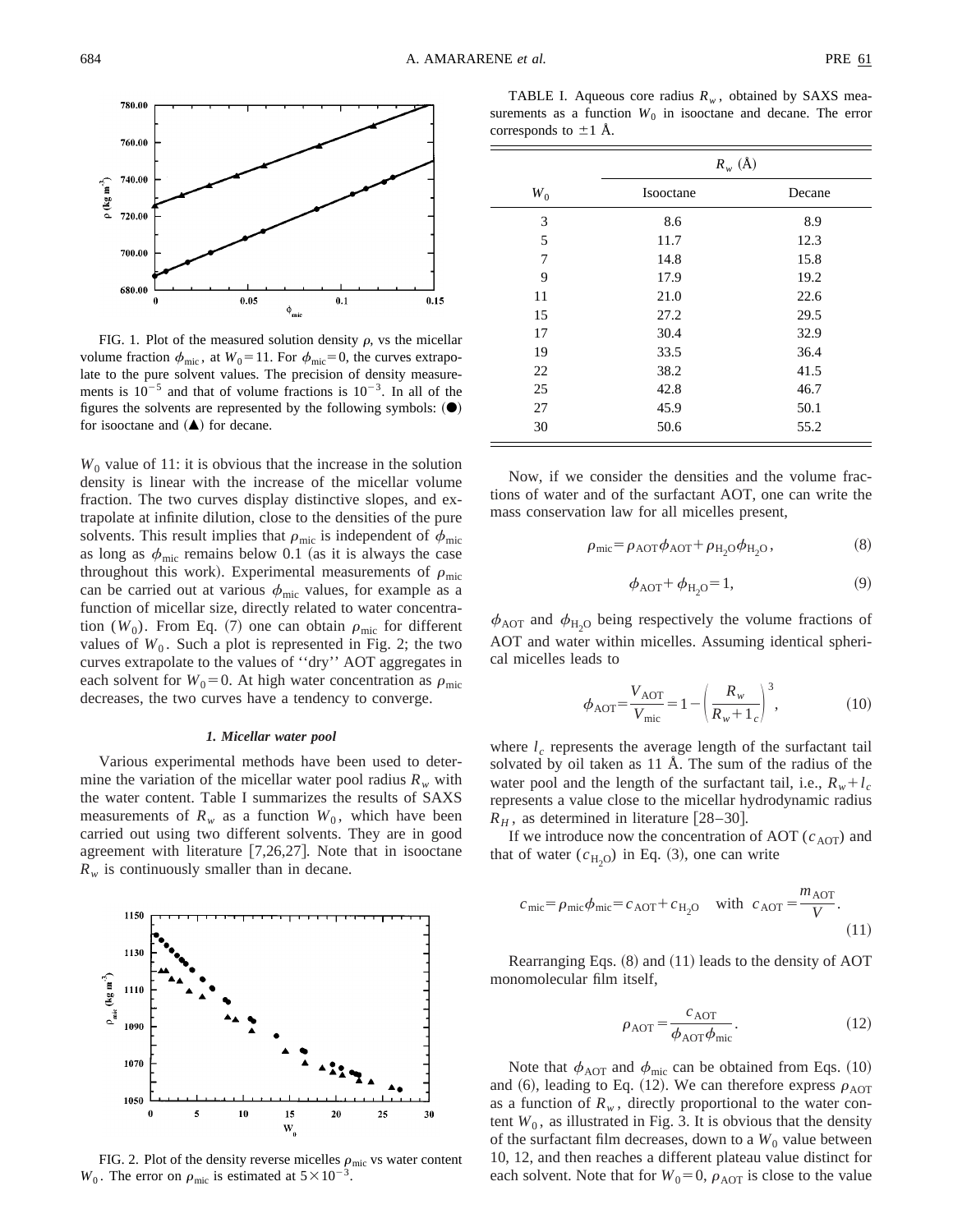

FIG. 3. Variation of the micellar AOT density  $\rho_{\text{AOT}}$  as a function of  $W_0$ . The difference between isooctane and decane levels off after  $W_0 = 12$ .

of the "dry" surfactant aggregate in each solvent [18]. Since the monolayer surfactant tails are solvated by two oils of different chemical nature, these values reflect the isooctane or decane/AOT interactions. Such effect has been related to different degrees of penetration of the surfactant chain region by the solvents, affecting the bending elasticity constant [31], possibly due to a better fit between the branched solvent chains and surfactant tails [11].

#### *2. Area per surfactant polar head group*

From the previous results we can deduce the variation of the surfactant polar head group area with  $W_0$ . If the volume of a spherical micelle is  $v_{\text{mic}} = \frac{4}{3} \pi R_H^3$ , and the total number of micelles in solution is  $N = V_{\text{mic}} / V_{\text{mic}}$ , the aggregation number  $(n<sub>AOT</sub>)$ , i.e., the number of surfactant molecules per micelle is defined as

$$
n_{\text{AOT}} = \frac{m_{\text{AOT}}}{M_{\text{AOT}}} \frac{N_{\text{av}}}{N},\tag{13}
$$

where  $M_{\text{AOT}}$  is the molecular mass of AOT  $(444.4)$ g mole<sup>-1</sup>), and  $N_{\text{av}}$  the Avogadro number. The variation of the aggregation number,  $n_{\text{AOT}}$ , as a function of  $W_0$ , is represented in Table II for isooctane and decane. The values calculated for both solvents are of the same order of magnitude, but constantly larger in decane.

The area per surfactant polar headgroup  $\sigma$  is then given by

$$
\sigma(W_0) = 4 \pi \frac{R_w^2}{n_{\text{AOT}}}.
$$
\n(14)

The values of  $\sigma$  as a function of increasing water content  $W_0$ , are given in Table II; the agreement with values extracted from the literature is good  $[26,27,32]$ .

## *3. Average volume of a water molecule*

At this point, knowing the number of AOT molecules per micelle  $(n<sub>AOT</sub>)$  the number of water molecules per micelle,  $n_{\text{H}_2\text{O}}$ , will be  $W_0 n_{\text{AOT}}$ . The total volume of the water molecules in a micelle is  $v_w = \frac{4}{3} \pi R_w^3$ . One can thus estimate the average volume  $v_w$  occupied by a micellar water molecule, calculated for each value of  $W_0$ ,

TABLE II. Variation of the aggregation number  $n_{\text{AOT}}$  and of the area per surfactant polar headgroup  $\sigma$  as a function  $W_0$ .

|       | $n_{\text{AOT}}$ |        | $\sigma$ (Å <sup>2</sup> ) |        |
|-------|------------------|--------|----------------------------|--------|
| $W_0$ | Isooctane        | Decane | Isooctane                  | Decane |
| 3     | 43               | 51     | 21                         | 24     |
| 5     | 64               | 77     | 28                         | 29     |
| 7     | 88               | 104    | 33                         | 33     |
| 9     | 114              | 132    | 37                         | 37     |
| 11    | 143              | 163    | 40                         | 40     |
| 15    | 212              | 228    | 44                         | 44     |
| 17    | 253              | 264    | 46                         | 46     |
| 19    | 298              | 302    | 47                         | 47     |
| 22    | 376              | 363    | 48                         | 49     |
| 25    | 468              | 429    | 49                         | 50     |
| 27    | 538              | 476    | 50                         | 50     |
| 30    | 658              | 552    | 50                         | 51     |

$$
V_w = \frac{V_w}{n_{\text{H}_2\text{O}}} = \frac{4}{3} \pi \frac{R_w^3}{W_0 n_{\text{AOT}}}.
$$
 (15)

We have plotted in Fig. 4 the volume variation of a water molecule sequestered within an AOT reverse micelle in isooctane and decane, as a function of  $W_0$ . We observe in isooctane that the minimum molecular volume  $(21 \text{ Å}^3)$  is obtained for  $W_0 = 3$ , a value corresponding to the three nonfreezing  $[13]$ , most strongly bonded water molecules  $[12]$ . Note that according to Collins  $[33]$ , those first 2, 3 water molecules hydrating the immediate surfactant sulfonate groups  $(SO^{3-})$ , are also considered in the strongest interaction with the anion. For the highest  $W_0$  measured, it reaches in isooctane a value of about 28  $\AA^3$ , close to that used by most investigators for "bulk water" (30  $\AA$ <sup>3</sup>). In decane the overall curve profile is similar to that in isooctane, although the minimum is somewhat lower and the curve does not reach the ''bulk'' water volume. These curves clearly indicate the influence of the solvent chemical structure, not only on micellar physical properties, but as well on the characteristics of encased water itself.



FIG. 4. Plot of the volume of a micellar water molecule as a function of  $W_0$ . Note that the minimum volume is obtained for  $W_0 = 3$ .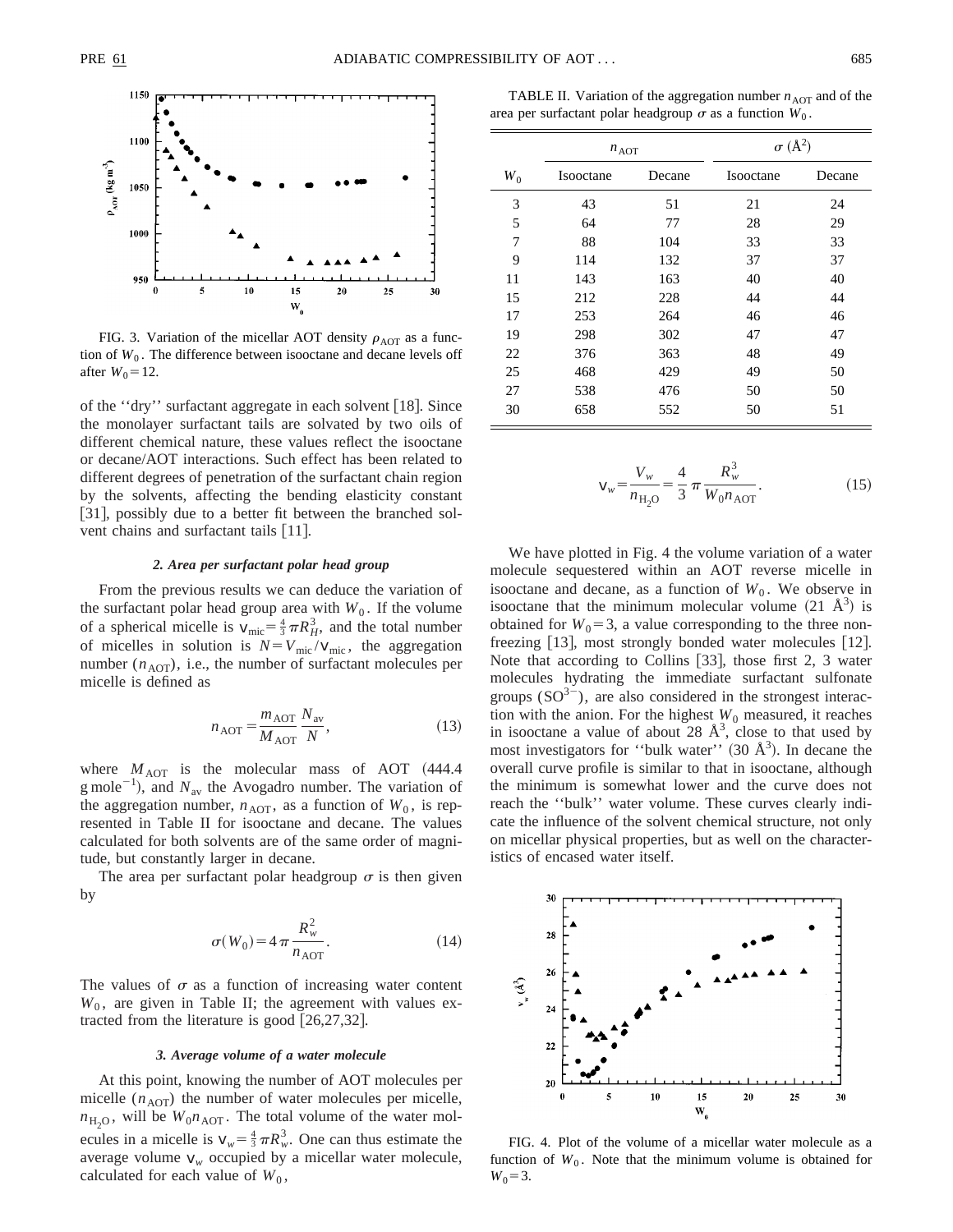

FIG. 5. Plot of solution compressibility  $\beta$  vs the micellar volume fraction  $\phi_{\text{mic}}$ , for  $W_0 = 11$ . For  $\phi_{\text{mic}} = 0$ , the curves extrapolate to compressibility of the pure solvents. The compressibility decreases linearly with  $\phi_{\text{mic}}$ . The precision of compressibility values is estimated to 1%.

#### **B. Micellar compressibility**

Experimental determination of the density of the solution and measurements of sound velocity, *u*, allow the determination of adiabatic compressibility  $\beta$  of the solution using Laplace's equation,

$$
\beta = \frac{1}{\rho u^2}.\tag{16}
$$

In this work we make use of the effective medium theory [34], to account for the behavior of reverse micelles, since the relevant acoustic wavelength is always orders of magnitude larger than the size of micelles. We take one phase to be the continuum fluid, while the second phase consists of micellar inclusions randomly embedded in the continuous phase. Each of the constituent phases is described by parameters corresponding to the pure phase. We describe each of the constituent components, the oil phase and the inclusion phase, as a function of the relative volumes of the constituent phases, in terms of several parameters.

Thus, we can relate the solution compressibility  $\beta$  to both micellar ( $\beta_{\rm mic}$ ) and solvent ( $\beta_{\rm oil}$ ) compressibilities [22–24],

$$
\beta = \beta_{\text{mic}} \phi_{\text{mic}} + \beta_{\text{oil}} \phi_{\text{oil}},\tag{17}
$$

with  $\phi_{\text{oil}} + \phi_{\text{mic}} = 1$ . Hence, Eq. (17) becomes

$$
\beta = \beta_{\text{oil}} + \phi_{\text{mic}}(\beta_{\text{mic}} - \beta_{\text{oil}}). \tag{18}
$$

In Fig. 5, we have plotted the measured solution compressibility,  $\beta$ , as a function of  $\phi_{\text{mic}}$ . At a  $W_0 = 11$ , it is obvious that the relationship is linear, the value of  $\beta$  remaining always higher in isooctane than in decane. If we assume that  $\beta_{\text{oil}}$  is independent from  $\phi_{\text{mic}}$ , we can also conclude that  $\beta_{\rm mic}$  is independent of the micellar volume fraction,  $\phi_{\rm mic}$ . Thus, at a given  $W_0$  (or micellar water radius,  $R_w$ ),  $\beta_{\text{mic}}$ remains constant. This result has been confirmed for different values of  $W_0$  (not shown).

From Eq. (18) one can calculate  $\beta_{\rm mic}$  as a function of  $W_0$ . Such a plot shown in Fig. 6, displays again distinctive features for isooctane and decane. For the former, one can observe a sharp increase of the curve until  $W_0 = 10$ , which



FIG. 6. Plot of micellar compressibility  $\beta_{\rm mic}$ , as a function of  $W_0$ . The isooctane and decane curves cross around  $W_0 = 3$ . The error is  $\pm 1 \times 10^{-11}$  Pa<sup>-1</sup>.

corresponds to the upper limit of ''bound'' water, and then a very slow increase. For the latter solvent,  $\beta_{\rm mic}$  displays lower values under  $W_0 = 3$ , and increases then proportionally to  $W<sub>0</sub>$ , between 10 and 30. It is intriguing that the two curves intersect at  $W_0 = 3$ , evidencing once more the importance of the three first water molecules, very tightly bound to the surfactant polar head groups.

## **C. Modeling water compressibility**

The variation of  $\beta_{\rm mic}$  as a function of  $W_0$  can be interpreted by making use of the effective medium theory, applied at the level of the micelle itself,

$$
\beta_{\rm mic} = \beta_{\rm AOT} \phi_{\rm AOT} + \beta_{\rm H_2O} \phi_{\rm H_2O},\tag{19}
$$

where  $\phi_{AOT}$  is defined by Eq. (10) and  $\beta_{AOT}$ ,  $\beta_{H_2O}$  are the respective compressibilities of AOT and micellar water.

For  $W_0$ <10, one can assume as a first approximation,  $\phi_{\text{AOT}} \approx 1$  and Eq. (19) shows that micellar compressibility is very close to that of the monomolecular film of AOT, so that:  $\beta_{\rm mic} \approx \beta_{\rm AOT}$ . We can thus plot  $\beta_{\rm mic}$  versus the surfactant polar head group area  $\sigma$ , as given in Eq. (14). Figures  $7(a)$  and  $7(b)$  illustrates such a plot: there is a linear relation between compressibility and  $\sigma(W_0)$ ,

$$
\beta_{\text{mic}}(\sigma) = a + b \sigma(W_0) \approx \beta_{\text{AOT}}(\sigma), \tag{20}
$$

where *a* and *b* are obtained by the linear fit of  $\beta_{\rm mic}(\sigma)$ . Figure 7 also shows that the slope *b* is significantly higher in isooctane than in decane, underlining once more the difference between AOT-isooctane and decane interactions.

For  $W_0 > 10$  ( $\phi_{H_2O} > 0.15$ ), it is obvious that the linear relation is no more valid for  $\beta_{\text{mic}}(\sigma)$  and the contribution of  $\beta_{\rm H_2O}$  has to be taken into account. Eq. (19) then becomes

$$
\beta_{\text{mic}}(W_0) = \beta_{\text{AOT}}(\sigma) \phi_{\text{AOT}} + \beta_{\text{H}_2\text{O}}(W_0) \phi_{\text{H}_2\text{O}}.
$$
 (21)

The above equation allows the calculation of  $\beta_{\rm H_2O}$  as a function of the water content  $W_0$ , assuming that  $\beta_{\text{AOT}}$  varies according to Eq.  $(20)$ . The results are represented in Fig. 8: for the lowest  $W_0$  studied, where water is tightly bound to the AOT sulfonate head groups, we obtain thus average values for  $\beta_{\text{H}_2\text{O}}(0) = (60\pm4) \times 10^{-11} \text{ Pa}^{-1}$  in isooctane and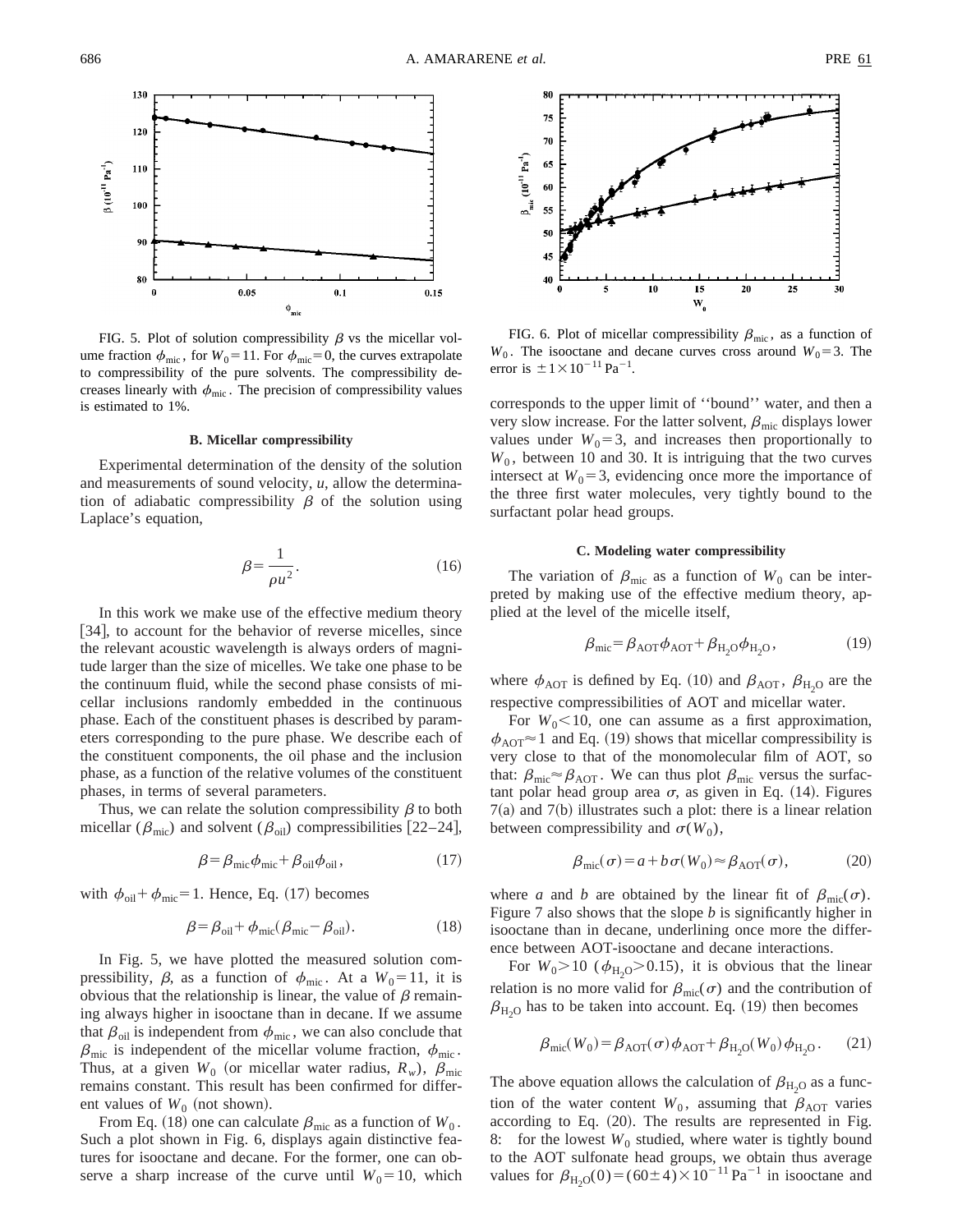

FIG. 7. Variation of micellar compressibility  $\beta_{\rm mic}$  with the surfactant polar headgroup area  $\sigma$ . Since the relation of  $\sigma$  with *W*<sub>0</sub> also depends on the nature of the solvent, (see Table I), the corresponding  $W_0$  values are indicated on the top of each curve:  $(a)$  in isooctane, (b) in decane. The relation is linear to about  $W_0 = 10$ .

 $(54\pm4)\times10^{-11}$  Pa<sup>-1</sup> in decane. For the highest *W*<sub>0</sub> measured (in the  $23$ ,  $26$  range), where water is often designated as ''free,'' but yet remains sequestered in a restricted volume, compressibility reaches  $80\times10^{-11}$  and  $67\times10^{-11}$  Pa<sup>-1</sup> for the same solvents, respectively.

We can also model the variation of the aqueous compressibility  $\beta_{\rm H_2O}$  as a function of  $W_0$ . Within a reverse micelle, water can be represented by a first central aqueous sphere of adiabatic compressibility  $\beta^F$ . A second external water-shell of thickness *d*, is in tight interaction with the surfactant anionic headgroups and is designated as ''bound''; its compressibility is  $\beta^B$ . These numbers cannot be obtained experimentally, but can be extracted from our model.

By applying again the effective medium theory to the water pool of the reverse micelle, one can write

$$
\beta_{\mathrm{H}_2\mathrm{O}}(W_0) = \beta^F \phi^F + \beta^B \phi^B,\tag{22}
$$



FIG. 8. Plot of the micellar water compressibility  $\beta_{\rm H, O}$  vs *W*<sub>0</sub> in isooctane and decane. The dashed line represents the compressibility of ''bulk'' water. Straight lines correspond to bound water. At high  $W_0$ , water is present as a mixture of "bound" and "free" form.

Simple geometrical considerations lead to  $\phi^F = \begin{bmatrix} 1 \end{bmatrix}$  $-(d/R_w)^{3}$  and  $\phi^B=1-\phi^F$ . Assuming the bound water thickness  $d=4$  Å [26], we can calculate  $\phi^F$ .

For  $W_0$ <5 there is a general agreement [2,3] that all water present is tightly bound to the surfactant monolayer, and on the first approximation  $\phi^B \approx 1$ , consequently  $\beta^B \approx \beta_{H_2O}$ . Taking for  $\beta^B$  the values found above, i.e.,  $60 \times 10^{-11}$  and  $54\times10^{-11}$  Pa<sup>-1</sup> in isooctane and decane respectively, one obtains, using Eq.  $(22)$ , the compressibility of the central water core at the highest water content measured  $(W_0)$ =30): these numbers are  $\beta^F = 85 \times 10^{-11}$  and 67  $\times 10^{-11}$  Pa<sup>-1</sup> for the two solvents. It could be intuitively expected for these values, to tend toward the compressibility of ''bulk'' water, but since we do not observe this behavior in Fig. 8, we can conjecture the existence of a  $\beta^F$  maximum with a subsequent decrease for much higher values of  $W_0$ , not obtained in this work due to phase instability. In any case, the above mentioned compressibilities are substantially higher than that of "bulk" water  $(45 \times 10^{-11} \text{ Pa}^{-1})$ . In addition, at intermediate  $W_0$  values, the observed variation can be attributed to water molecules in rapid exchange between the two aqueous compartments  $[35]$ . As a matter of comparizon, note that the compressibilities of pure solvents are  $121\times10^{-11}$  and  $90\times10^{-11}$  Pa<sup>-1</sup> for isooctane and decane, respectively.

# **IV. CONCLUSION**

Efforts to understand the physical properties of molecular assemblies constituted of surfactant, oil, and water have led to an abundant literature. In particular the variation of the hydrodynamic radius  $R_H$  (or the radius of the water core  $R_w$ ) with the aggregation number  $n_{\text{AOT}}$ , and the surface of the polar headgroup with the molar water-to-surfactant ratio  $W_0$ , have been documented in AOT reverse micelles  $[2,3,36]$ . In the present work, we have used high precision density measurements to obtain a direct estimation of the micellar volume fraction. Using ultrasound velocity measurements, we present an approach that makes possible the interpretation of micellar adiabatic compressibility by the use of a simple model.

The first significant finding of this work is that in AOT reverse micelles, the nature of apolar solvent exerts a distinct action on the properties of the surfactant, such as aggregation number, polar headgroup area, as well as on that of the encased micellar water (volume and compressibility), be it bound or sequestered. Such effects have been related to different solvent penetration of the surfactant chain region, affecting the bending elasticity constant. Our results point also to the higher density of bound water, in agreement with observations by *x*-ray and neutron scattering experiments, of protein-water interface, in particular in the first hydration shell of proteins  $[37]$ .

Our model has its own limitations. For example, if at a high water content, we rule out the existence of a compressibility maximum, discussed in the preceding section, this might indicate that the model is no longer valid. In addition, there are different formulations describing ultrasonic propagation in complex fluids. In this work, we have favored the simplest approach. In addition, we did not take into account the apparent polydispersity of solutions since it is at the low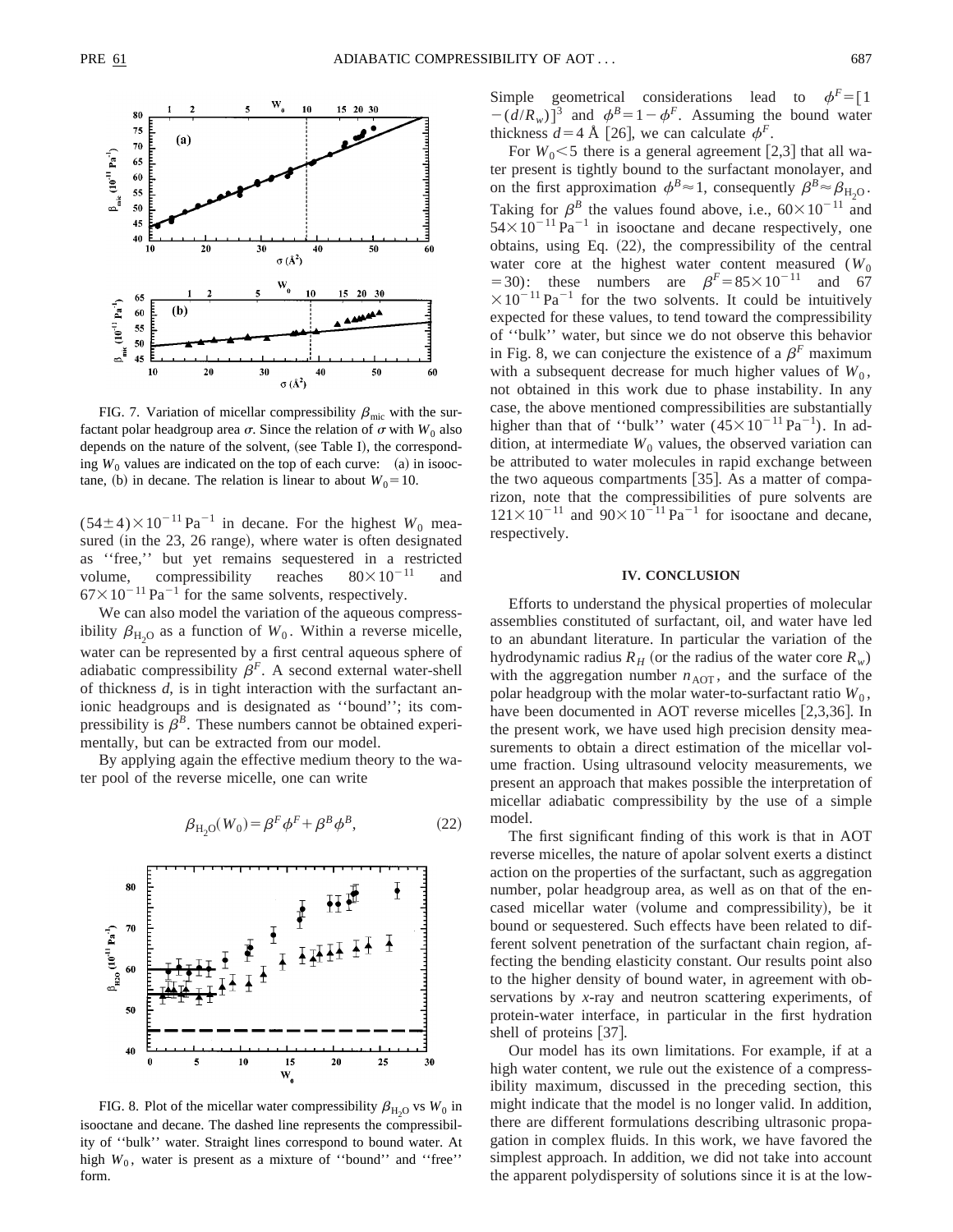est level at  $W_0$  values, where most of our experiments have been carried out. The microemulsion clustering and the deviations of spherical shape observed by  $[38]$ , occur at temperatures and  $W_0$  values higher than that reported in this work.

Another approach would consist in using hydrodynamic equation balancing momentum and continuity of the phases, with the drag of one phase with another, or multiple scattering theory  $\lceil 39 \rceil$ . An alternative treatment would be to use the variational principle [40]. Nevertheless, it has been shown that, for complex fluids with acoustic impedance of inclusions close to that of the solvent, the effective medium approach is the most convenient  $\vert 39 \vert$ . Indeed, the multiple scattering can be neglected for volume fractions lower than 0.15 and for particle radii lower than 8 nm at frequencies of several MHz or less.

In any case our model is operational since we have used it to extract a number of micellar parameters in good agreement with literature, and to discriminate the properties of micellar water. In summary, it has enabled us to shed light on several interesting and unsolved problems:

(i) For the lowest amounts of micellar water encapsulated  $(W_0<10)$ , corresponding to "bound" water, the adiabatic compressibility of the micellar solution is proportional to the AOT monolayer polar head group area, in direct contact with the above water. If these few water molecules do not contribute substantially to the overall micellar compressibility, they act as surfactant plasticizers and lubricants  $[41]$ , by hydrating AOT polar head groups.

(ii) At higher water concentration ( $W_0$ >10), sequestered water contributes substantially to micellar compressibility.

- [1] T. P. Hoar and J. H. Schulman, Nature (London) 152, 102  $(1943).$
- [2] P. L. Luisi and L. J. Magid, Crit. Rev. Biochem. **20**, 409  $(1986).$
- [3] C. Oldfield, Biotechnol. Genet. Engin. Revs. 12, 255 (1994).
- [4] C. Nicot, M. Vacher, M. Vincent, J. Gallay, and M. Waks, Biochemistry **24**, 7024 (1985).
- [5] M. Waks, Proteins: Struct., Funct., Genet. 1, 4 (1986).
- [6] K. Martinek, A. V. Levashov, N. Klyachko, Y. L. Khmelnitski, and I. V. Berezin, Eur. J. Biochem. **155**, 453 (1986). [7] M.-P. Pileni, J. Phys. Chem. 97, 6961 (1993).
- 
- [8] H. Wille and S. B. Prusiner, Biophys. J. **76**, 1048 (1999).
- [9] H.-F. Eicke, J. Colloid Interface Sci. **68**, 440 (1979).
- [10] B.-H. Robinson, C. Toprakcioglu, J.-C. Dore, and P. Chieux, J. Chem. Soc., Faraday Trans. 1 **80**, 13 (1984).
- [11] P.-D. I. Fletcher, A. M. Howe, and B. H. Robinson, J. Chem. Soc., Faraday Trans. 1 83, 985 (1987).
- [12] D. J. Christopher, J. Yarwood, P. S. Belton, and B. P. Hills, J. Colloid Interface Sci. **152**, 465 (1992).
- [13] H. Hauser, G. Haering, A. Pande, and P. L. Luisi, J. Phys. Chem. 93, 7869 (1989).
- [14] L. Ye, A. Weitz, Ping Sheng, J. S. Huang, Phys. Rev. A 44, 8249 (1991).
- [15] A. P. Sarvazyan, Ultrasonics **20**, 151 (1982).
- [16] A. P. Sarvazyan, Annu. Rev. Biophys. Biophys. Chem. **20**, 321  $(1991).$

For upper values of  $W_0$ , our model allows one to discriminate the contribution of waters tightly interacting with the polar headgroups, from that due to ''free'' water, which accumulates within the center of the micelle as  $W_0$  increases. We show that the latter is about twice as compressible as ''bulk'' water, which is expected for water in a confined geometry [42]. Compressibility thus correlates with other physical properties of confined water, structured by anomalous hydrogen bonding and ion solvation.

(iii) The model allows one to predict the variation of the average volume of a single micellar water molecule solvating the surfactant polar head group, as a function of the water content of the system. We find the minimum molecular volume for  $W_0 \approx 3$  in both isooctane and decane, corresponding to three nonfreezing water molecules. We believe that similar events may occur in the first water solvation shell of proteins.

We expect that our results will help to elucidate new properties of these organized molecular assemblies. Such clarification should ultimately lead to a better understanding of the physical properties of biological macromolecules entrapped in the micellar aqueous core [43]. Nevertheless, further investigation will be required to fully understand the intriguing properties of this complex system.

# **ACKNOWLEDGMENTS**

This research was supported by Centre National de la Recherche Scientifique (Grant No. PCV 98N21/0125). The authors are grateful to Morvan Léon for the precision of his work. They wish to thank R. Ober for his help in SAXS measurements.

- [17] T. V. Chalikian and K. J. Breslauer, Proc. Natl. Acad. Sci. USA 93, 1012 (1996).
- [18] A. Amararene, M. Gindre, J.-Y. Le Huérou, C. Nicot, W. Urbach, and M. Waks, J. Phys. Chem. B 101, 10 751 (1997).
- [19] S. Giasson, D. Espinat, T. Palermo, R. Ober, M. Pessah, and M. F. J. Morizur, J. Colloid Interface Sci. 153, 355 (1992).
- [20] A. Guinier and G. Fournet, *Small Angle Scattering of X-Rays* (John Wiley and Sons, New York, 1955).
- [21] A. Merdas, M. Gindre, R. Ober, C. Nicot, W. Urbach, and M. Waks, J. Phys. Chem. **100**, 15 180 (1996).
- [22] A. B. Wood, *A Textbook of Sounds* (Bell and Sons, London, 1941).
- [23] R. J. Urick, J. Appl. Phys. **18**, 983 (1947).
- [24] A. M. Howe, A. R. Mackie, and M. M. Robins, J. Dispersion Sci. Technol. **7**, 231 (1986).
- [25] W. S. Ament, J. Acoust. Soc. Am. 25, 638 (1985).
- [26] A. Maitra, J. Phys. Chem. 88, 5122 (1984).
- @27# J. Lang, A. Jada, and A. Malliaris, J. Phys. Chem. **92**, 1946  $(1988).$
- [28] M. Zulauf and H.-F. Eicke, J. Phys. Chem. **83**, 480 (1979).
- [29] D. Chatenay, W. Urbach, C. Nicot, M. Vacher, and M. Waks, J. Phys. Chem. 91, 2198 (1987).
- [30] S. Christ and P. Schurtenberger, J. Phys. Chem. **98**, 12708  $(1994).$
- [31] B. P. Binks, H. Kellay, and J. Meunier, Europhys. Lett. **16**, 53  $(1991).$